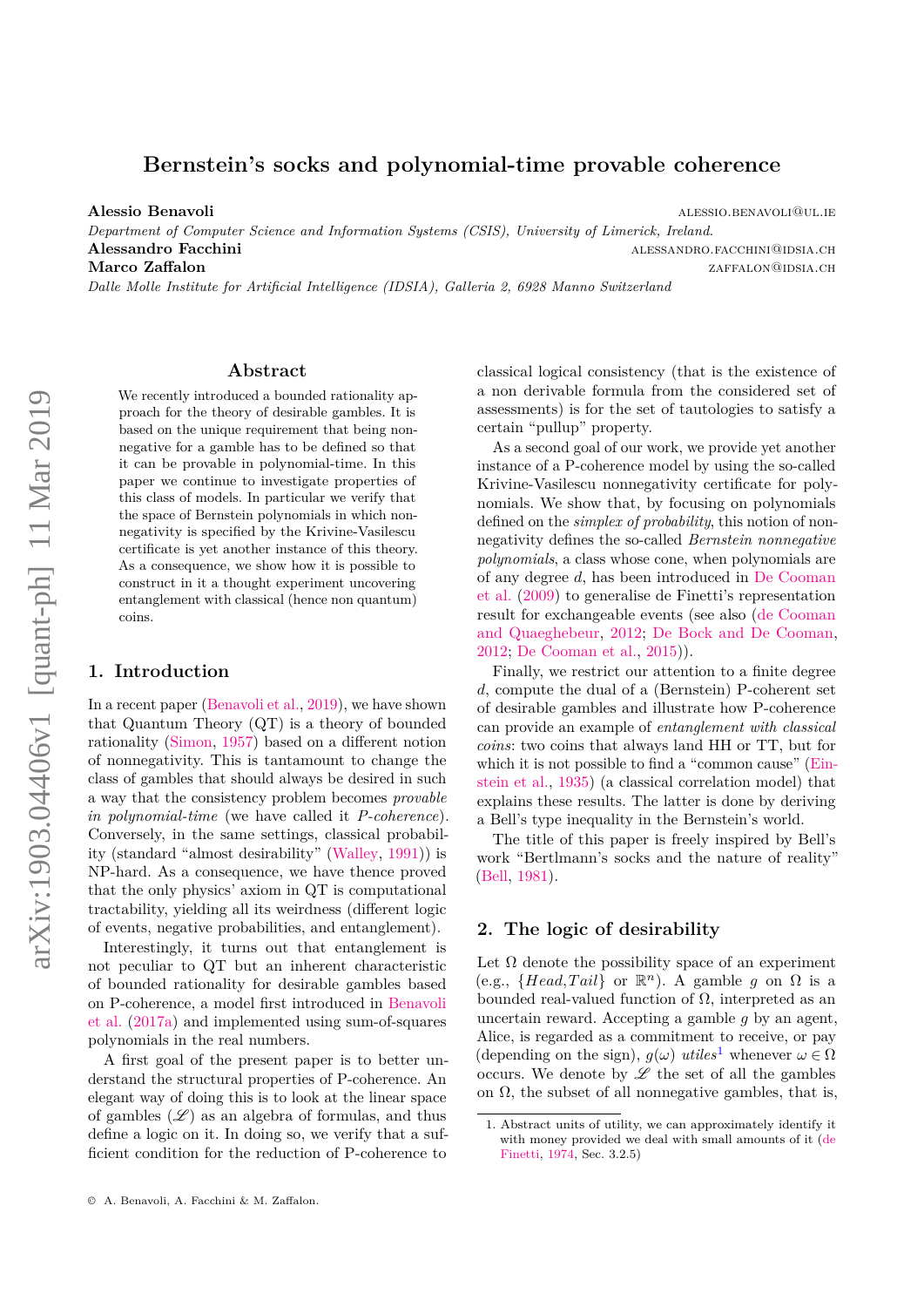of gambles for which Alice is never expected to lose utiles, is denoted as  $\mathscr{L}^{\geq} := \{q \in \mathscr{L} : \inf q > 0\}$  (analogously negative gambles are denoted as  $\mathscr{L}^{\leq} := \{ g \in \mathscr{L} :$ sup  $q < 0$ ). In the following, with  $\mathscr{G} \subset \mathscr{L}$  we denote a finite set of gambles that Alice finds desirable (we will comment on the case when  $\mathscr G$  may not be finite): these are the gambles that she is willing to accept and thus commits herself to the corresponding transactions.

The crucial question is now to provide a criterion for a set  $\mathscr G$  of gambles representing assessments of desirability to be called *rational*. Intuitively Alice is rational if she avoids sure losses (also-called Dutch books or arbitrages): that is, if, by considering the implications of what she finds desirable, she is not forced to find desirable a negative gamble. An elegant way to formalise this intuition is to see  $\mathscr L$  as an algebra of formulas, and thus define a logic on it. Based on it, we can thus formulate rationality as *logical consistency*.

In the theory of (almost) desirable gambles, we may proceed as follows. First of all we introduce some basic notions from logic.

A sequent is a pair  $(\mathscr{G}, g)$ , written  $\mathscr{G} \triangleright g$ , where  $\mathscr{G}$  is a set (possibly empty) of gambles, and *g* is a gamble.

One can read a sequent  $\mathscr{G} \triangleright g$  as saying "whenever" the gambles in  $\mathscr G$  are desirable (accepted) for (by) Alice, the gamble  $q$  is also desirable (accepted) for  $(by)$ Alice".

A Gentzen-style rule is a pair which consists of a set  $\{\mathscr{G}_i \triangleright g_i \mid i \leq \alpha\}$  of sequents, called the premisses of the rule, and a sequent  $\mathscr{G} \triangleright g$ , called the consequence of the rule and therefore which follows from the set according to the rule. We let  $\alpha \leq \omega$ , and thus do not rule out the fact that a rule may be infinitary. A rule *r* is written symbolically in the form

$$
^{\text{\tiny{(r)}}}\ \frac{\{\mathscr{G}_i\mathop{\rhd} g_i\mid i\in\alpha\}}{\mathscr{G}\mathop{\rhd} g}\ ,
$$

which can be read as "if Alice accepts the gamble  $g_i$ , given the fact that she accepts the gambles in  $\mathscr{G}_i$  (for  $i \in \alpha$ , then necessarily whenever the gambles in  $\mathscr G$  are accepted, the gamble *g* is also accepted".

An axiom is a rule in which the set of premisses is empty.

A system  $\mathfrak S$  is a set of Gentzen-style rules. We say that a sequent  $\mathscr{G} \triangleright g$  is provable in a system  $\mathfrak{S}$  from a set of sequent  $\{\mathscr{G}_i \triangleright g_i \mid i \leq \alpha\}$  if there is a well-founded tree whose leaves are labelled either with axioms or with members of  $\{\mathscr{G}_i \rhd g_i \mid i \leq \alpha\}$ , whose root is labelled with  $\mathscr{G} \triangleright q$  and the labelling of all nodes is consistent with the rules of  $\mathfrak{S}$ . A sequent is provable  $\mathfrak{S}$  if it is provable from the empty set. The set of all gambles *g* such that  $\mathscr{G} \triangleright g$ , for some set  $\mathscr{G}$ , will sometimes be denoted by  $\mathsf{Cn}_{\mathfrak{S}}(\mathscr{G})$ . Finally, we say that a set  $\mathscr{G}$  is *consistent in*  $\mathfrak{S}$  if there is a gamble *q* such that  $\mathscr{G} \triangleright q$ is not provable in  $\mathfrak{S}$ , that is

<span id="page-1-1"></span>
$$
\exists g \in \mathcal{L} \text{ such that } g \notin \text{Cn}_{\mathfrak{S}}(\mathcal{G}).\tag{1}
$$

A set  $\mathscr G$  is closed in  $\mathfrak S$  whenever  $\mathsf{Cn}_{\mathfrak S}(\mathscr G) = \mathscr G$ , and is called a theory of  $\mathfrak{S}$ . In general, theories are denoted by  $K$ . When  $\mathsf{Cn}_{\mathfrak{S}}$  is a consequence operator, that is it is reflexive, monotone and transitive, the consistent theories of  $\mathfrak S$  completely characterised it, in the sense that  $\mathsf{Cn}_{\mathfrak{S}}(\mathscr{G})$  coincides with the intersection of all consistent theories of  $\mathfrak S$  extending  $\mathscr G$ .

The system  $\mathfrak T$  for the theory of (almost) desirable gambles is thus defined as follows:

#### **Structural axiom:**

*Reflexivity*

$$
^{\text{\tiny(R)}}\ \frac{}{\mathscr{G} \rhd g} \ , \ \text{for} \ g \in \mathscr{G}
$$

**Logic axiom:**

*Accept. nonneg.* (ANN)  $\overline{\mathscr{G} \rhd g}$ , for  $g \in \mathscr{L}^{\geq}$ 

**Logic rules:**

$$
\text{Conic hull} \qquad \qquad \text{ (L)} \quad \frac{\mathscr{G} \rhd g}{\mathscr{G}, \mathscr{G}' \rhd \mu g + \lambda f} \; \text{, for } \mu, \lambda \geq 0
$$

*Closure*

(c) 
$$
\frac{\{\mathscr{G} \rhd g + \epsilon^{\ell} \mid \ell > 0\}}{\mathscr{G} \rhd g}, \text{ for } \epsilon \in (0, 1)
$$

It is easy to verify that  $\mathsf{Cn}_\mathfrak{T}$  is indeed a consequence operator on  $\mathscr{L}$ , and thus in particular that the usual structural rules of Gentzen systems such as *weakening* and  $cut$  are derivable in  $\Sigma$ . It is immediate to verify that logical consistency in  $\mathfrak T$  is indeed tantamount to rationality (coherence, no arbitrage):

<span id="page-1-0"></span>**Theorem 1** *Let* G *be a set of assessments. It holds that*  $\text{Cn}_{\mathfrak{T}}(\mathscr{G}) = \text{cl}(\text{posi}(\mathscr{G}))$ *, where* posi *denotes the conic hull operators and* cl *the topological closure operator. Moreover the following conditions are equivalent*

- *1.* G *is logically consistent in* T
- 2. G avoids negativity (sure loss), that is  $\mathscr{L}^{\leq} \cap$  $Cn_{\mathcal{F}}(\mathscr{G}) = \emptyset$

3. 
$$
-1 \notin \text{Cn}_{\mathfrak{T}}(\mathscr{G}).
$$

Therefore, −1 can be regarded as playing the role of the (classical) *Falsum*.

Clearly when  $\mathscr G$  is finite,  $\mathsf{Cn}_{\mathscr{F}}(\mathscr G)$  simply coincides with the conic hull closure of  $\mathscr{G}$ . From Theorem [1](#page-1-0) we thence obtain that the *principle of explosion* is derivable in  $\mathfrak{T}$ :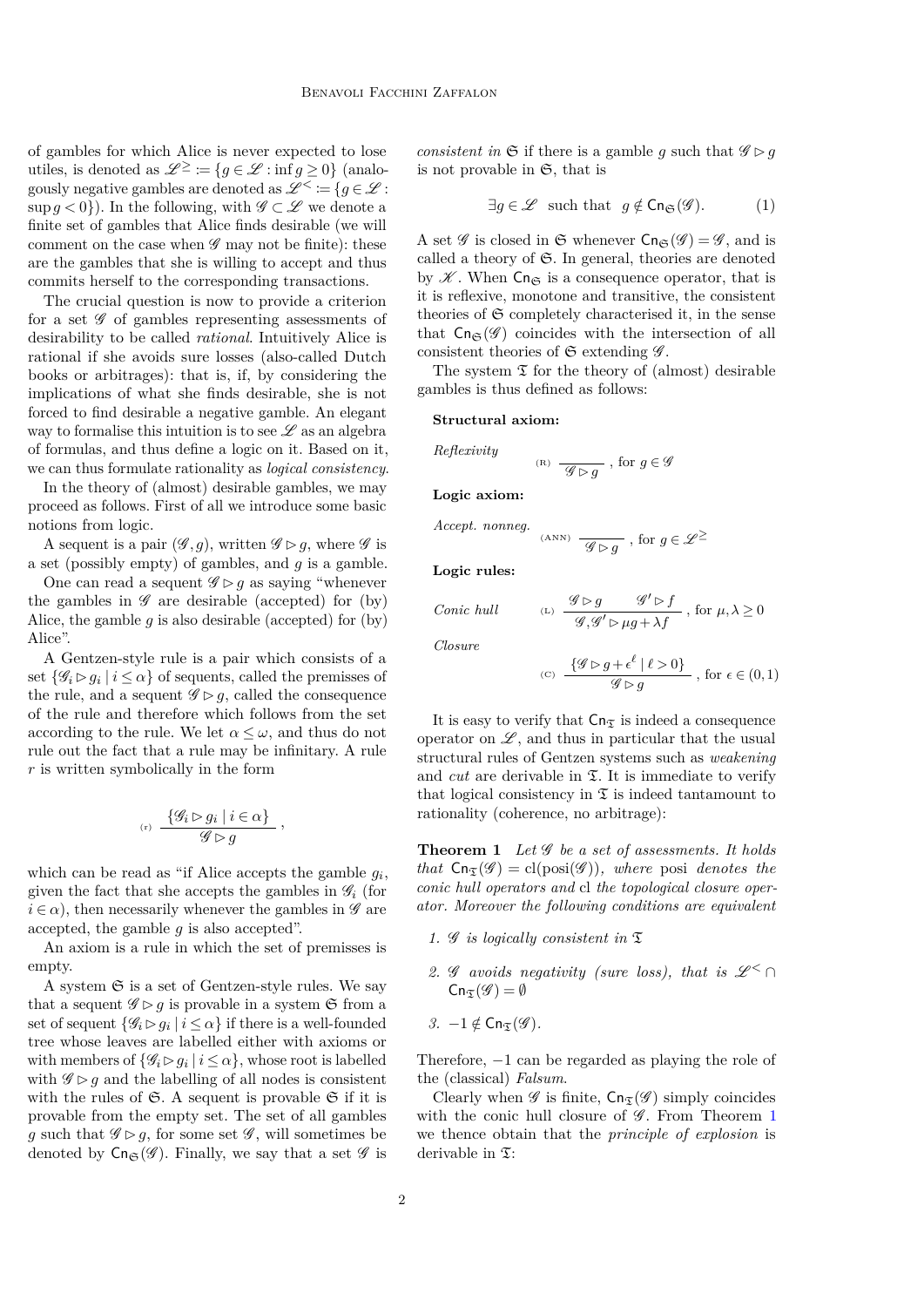$$
^{(\text{Explosion})}\ \frac{\mathscr{G} \rhd -1}{\mathscr{G} \rhd g}\ ,\ \text{for}\ g\in \mathscr{L}.
$$

By observing that the mathematical dual of  $\mathscr K$  is a closed convex set of probabilities, we can then provide a *semantic* (probabilistic interpretation) to  $\mathfrak{T}$ :

<span id="page-2-0"></span>
$$
\mathscr{P}(\mathscr{G}) = \left\{ \mu \in \mathsf{S} \Big| \int_{\Omega} g(\Omega) d\mu(\Omega) \ge 0, \ \forall g \in \mathscr{G} \right\}, \quad (2)
$$

where  $\mathscr{S} = {\mu \in \mathscr{M} \mid \inf \mu \geq 0, \int_{\Omega} d\mu(\Omega) = 1}$  is the set of all probabilities in Ω, also-called (belief) *states*, and  $\mathscr M$  the set of all charges (a charge is a finitely additive signed-measure [\(Aliprantis and Border,](#page-7-7) [2007,](#page-7-7) Ch.11)) on  $\Omega$ . The duality actually provides us immediately with a sound and completeness results. Indeed, say that a state  $\mu \in \mathscr{S}$  is a model of a set of gambles  $\mathscr{G}$ whenever  $\mu \in \mathscr{P}(\mathscr{G})$ . Then the following is an immediate consequence of Theorem [1](#page-1-0) and [\(Benavoli et al.,](#page-7-8) [2017b,](#page-7-8) Theorem 4).

**Theorem 2** *For every set of gambles*  $\mathscr{G} \cup \{g\} \subseteq \mathscr{L}$ *, it holds that*

<span id="page-2-2"></span><span id="page-2-1"></span>
$$
g \in \operatorname{Cn}_{\mathfrak{T}}(\mathscr{G}) \iff \mathscr{P}(g) \subseteq \mathscr{P}(\mathscr{G}). \tag{3}
$$

*In particular*  $\mathscr G$  *is inconsistent iff*  $\mathscr P(\mathscr G) = \emptyset$  *(it has no probabilistic model).*

Hence, whenever an agent is coherent (that is the rationality of her behaviour is represented by a logical consistent theory in  $\mathfrak{T}$ ), Equation [\(2\)](#page-2-0) states that desirability corresponds to nonnegative expectation (for all probabilities in  $\mathscr{P}$ ). When she is incoherent,  $\mathscr{P}$  turns out to be empty.

<span id="page-2-4"></span>**Remark 3** *In* [\(1\)](#page-1-1) *we have defined the notion of logical consistency for a theory as being non trivial (different from the whole language) and thus, from a semantic perspective, as having a model (that is* P *is not empty). Theorem [1](#page-1-0) attests that* −1 *is tantamount to the (classical) Falsum, that is an all implying formula that has no model.*

*The importance of being able to reduce incoherence to logical inconsistency can be appreciated by the following argument. Assume this is not the case, the explosion principle for* −1 *does not hold. In particular, this means that we may be able to find two different incoherent sets of gambles (formulas). But then such sets cannot be separated in the dual space, meaning that duality would fail in providing us with a sound and complete probabilistic semantics for the system under consideration (that is satisfying the correspondence in Equation* [\(3\)](#page-2-1) *of Theorem [2\)](#page-2-2).*

*The accent in this work to the capability of reducing coherence (also when formulated as P-coherence)*

*to logical consistency is therefore justified by the fact that we do not want a situation of incoherence (irrationality) to represent anything else than a situation of incoherence (irrationality), and thus for which, seen as a theory of a logic, there is no "natural" model (in the dual space).*

### **3. The complexity of inference**

In light of Theorem [1,](#page-1-0) when the theory is finitely generated, the problem of checking whether or not  $\mathscr K$  is consistent can be formulated as the following decision problem:

<span id="page-2-3"></span>
$$
\exists \lambda_i \ge 0 : -1 - \sum_{i=1}^{|\mathcal{G}|} \lambda_i g_i \in \mathcal{L}^{\ge}.
$$
 (4)

If the answer is "yes", then the gamble −1 belongs to  $\mathscr K$ , proving  $\mathscr K$ 's inconsistency. Actually any inference task can ultimately be reduced to a problem of the form [\(4\)](#page-2-3): the lower prevision (expectation) of a gamble  $q$  is  $\underline{E}(q) = \sup_{\lambda_0 \in \mathbb{R}, \lambda_i \in \mathbb{R}^{\geq \lambda_0}}$  :  $q - \lambda_0 - \sum_{i=1}^{|\mathscr{G}|} \lambda_i g_i \in$  $\mathscr{L}^{\geq}$ . Hence, the above decision problem unveils a crucial fact: the hardness of inference in classical probability corresponds to the hardness of evaluating the nonnegativity of a function in the considered space (the "nonnegativity decision problem").

When  $\Omega$  is infinite, and for generic functions, the nonnegativity decision problem is *undecidable*. To avoid such an issue, we may impose restrictions on the class of allowed gambles. For instance, instead of  $\mathscr{L}$ , we may consider  $\mathscr{L}_R$ : the class of multivariate polynomials of degree at most *d* (we denote by  $\mathscr{L}_{R}^{\geq} \subset \mathscr{L}_{R}$  the subset of nonnegative polynomials and by  $\mathscr{L}_R^{\lt} \subset \mathscr{L}_R$ the negative ones). In doing so, by Tarski-Seidenberg quantifier elimination theory [\(Tarski,](#page-8-4) [1951;](#page-8-4) [Seidenberg,](#page-8-5) [1954\)](#page-8-5), the decision problem becomes decidable, but still intractable, being in general NP-hard. If we accept that  $P\neq NP$  and we require that inference should be tractable (in P), we are stuck. What to do? A solution is to change the meaning of "being nonnegative" for a function by considering a subset  $\Sigma^{\geq} \subsetneq \mathscr{L}_{R}^{\geq}$  $\frac{\partial \leq}{\partial R}$  for which the membership problem in [\(4\)](#page-2-3) is in P.

In other words, a computationally efficient version of TDG, which we denote by  $\mathfrak{T}^*$ , should be based on a redefinition of the logical axiom scheme , i.e., by stating that

Accept. P-nonneg.  
(P) 
$$
\overline{\mathscr{G} \rhd g}
$$
, for  $g \in \Sigma^{\ge}$ .

We thus denote by  $\mathfrak{T}^{\star}$  the Gentzen system (on  $\mathscr{L}_R$ ) obtaining from  $\mathfrak T$  by substituting (P) to (ANN), and call it a *P-system*.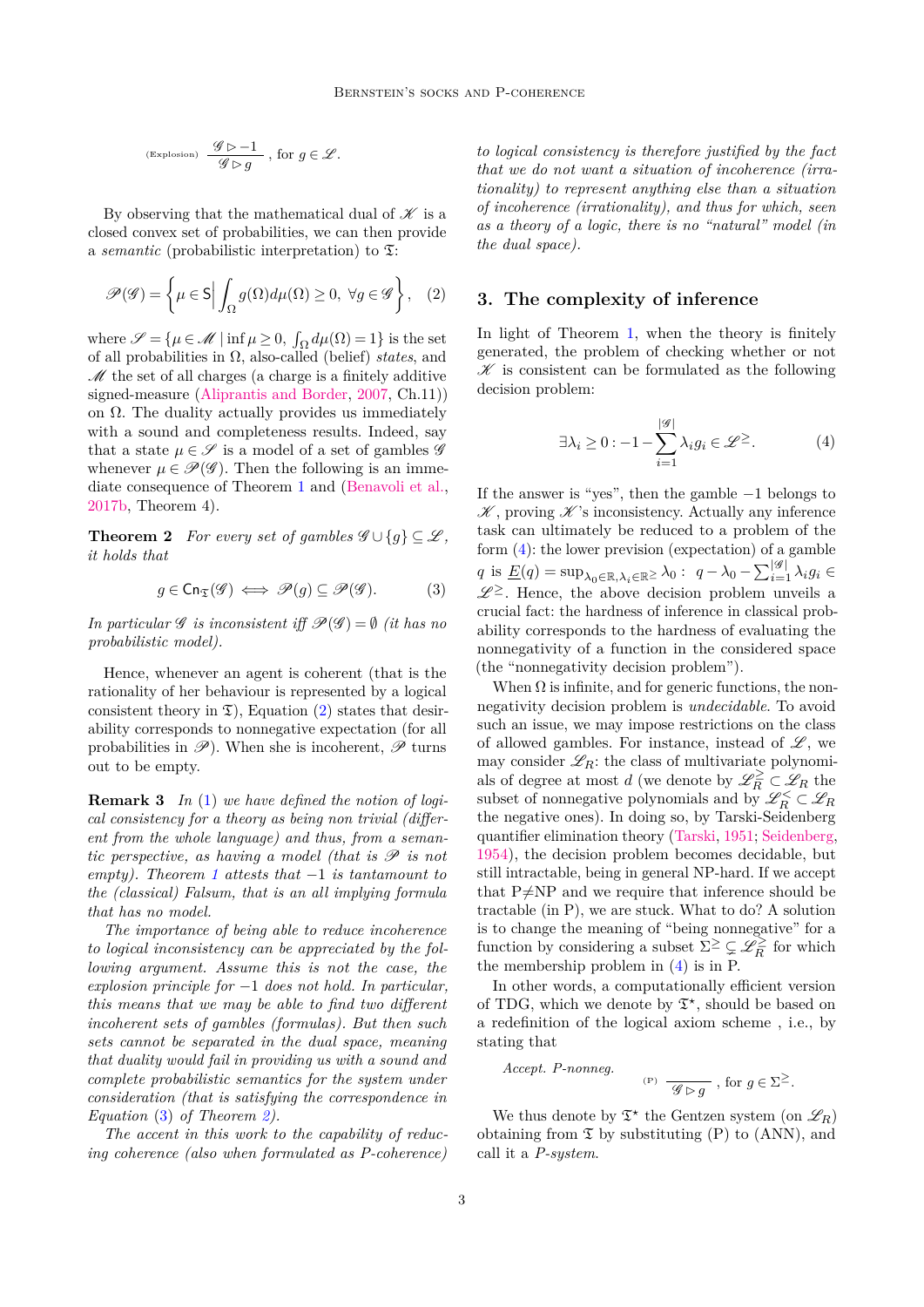## <span id="page-3-4"></span>**4. Coherence and semantics**

#### **4.1. P-coherence vs consistency**

However, how can be sure that we have done things properly, that  $\mathfrak{T}^{\star}$  is really just a computationally efficient version of  $\mathfrak{T}$ ? In order to do so we would like to verify that, for finite sets  $\mathscr{G}$ , logical consistency can be checked in polynomial-time by solving:

<span id="page-3-2"></span>
$$
\exists \lambda_i \ge 0 \quad \text{such that} \quad -1 - \sum_{i=1}^{|\mathcal{G}|} \lambda_i g_i \in \Sigma^{\ge}.
$$
 (5)

Note that, the lower prevision of a gamble *q* in this case is

$$
\underline{E}_B(q) = \sup_{\lambda_0 \in \mathbb{R}, \lambda_i \in \mathbb{R}^{\geq}} \lambda_0
$$
  
s.t.  

$$
q - \lambda_0 - \sum_{i=1}^{|\mathscr{G}|} \lambda_i g_i \in \Sigma^{\geq}.
$$
 (6)

To verify that logical consistency can be checked in polynomial-time, we need to find an analogous of The-orem [1,](#page-1-0) but clearly also to assume that  $\mathscr{L}_R$  contains all constant gambles.

In what follows, we provide some sufficient conditions for this to hold. First of all, it is reasonable to ask to the new variant of "being nonnegative" (that is to the set  $\Sigma^{\geq}$ ) to be a closed convex cone. Avoiding nonnegativity (that is coherence, rationality, no arbitrage) can now be redefined as follows

**Definition 4 (P-coherence)** *A set*  $\mathscr{C} \subseteq \mathscr{L}_R$  *is* Pcoherent *if*  $\Sigma^< \cap \mathscr{C} = \emptyset$ *, where*  $\Sigma^<$  *is the interior of*  ${g \mid -g \in \Sigma^{\geq}}.$ 

From now on, we also always make another minimal reasonable assumption of  $\Sigma^{\lt}$  being non empty. The next result states essentially that −1 represents Pincoherence.

<span id="page-3-3"></span>**Proposition 5** *Let*  $\mathscr{G} \subseteq \mathscr{L}_R$  *a set of assessments. It holds that*  $clposi(\mathscr{G}) = \text{Cn}_{\mathfrak{T}^*}(\mathscr{G})$ *. Moreover the following are equivalent:*

- *1.*  $-1 \notin \text{posi}(\mathscr{G} \cup \Sigma^{\geq})$
- *2.* posi(G ∪Σ <sup>≥</sup>) *is P-coherent*
- *3.*  $Cn_{\mathfrak{T}^{\star}}(\mathscr{G})$  *is P-coherent*

<span id="page-3-0"></span>Analogously with  $\mathfrak{T}$ , one can ask whether the class of P-coherent theories characterise the system  $\mathfrak{T}^{\star}$ . It turns out that if we want to be sure this to be the case (see Remark [3](#page-2-4) for the reason why we want this) we need to add some structure to  $\Sigma^{\geq}$ . For instance:

**Proposition 6** *Let*  $\mathscr{G} \subseteq \mathscr{L}_R$  *a set of assessments and assume that*

**(pullup)** *for every*  $f \in \mathcal{L}_R$ *, there is*  $\epsilon > 0$  *such that*  $f + \epsilon \in \Sigma^{\geq}$ .

*The following are then equivalent*

- *1.*  $\textsf{Cn}_{\mathcal{F}^{\star}}(\mathscr{G})$  *is P-coherent*
- 2.  $\textsf{Cn}_{\mathcal{F}^{\star}}(\mathcal{G})$  *is logically consistent.*

Hence, whenever  $(*)$  holds and Proposition [6](#page-3-0) can be applied, logical consistency in  $\mathfrak{T}^*$  for finitely generated theories can be checked efficiently. This is the case of QT and of the family of P-systems defined on Bernstein polynomials introduced in the following sections of this work.

#### **4.2. Probabilistic interpretation of P-systems**

Interestingly, we can associate a "probabilistic" interpretation as before to the system  $\mathfrak{T}^*$  by computing the dual of a theory. Since  $\mathscr{L}_R$  is a topological vector space, we can consider its dual space  $\mathscr{L}_R^*$  of all bounded linear functionals  $L : \mathscr{L}_R \to \mathbb{R}$ . Hence, with the additional condition that linear functionals preserve the unitary gamble, the dual cone of a theory  $\mathscr{C} \subset \mathscr{L}_R$  is given by

<span id="page-3-1"></span>
$$
\mathscr{C}^{\circ} = \{ L \in \mathscr{L}^*_R \mid L(g) \ge 0, \ \ L(1) = 1, \ \forall g \in \mathscr{C} \}. \tag{7}
$$

Based on Equation [7](#page-3-1) and its properties, under the pullup assumption one then gets the analogous of The-orem [2](#page-2-2) but for  $\mathfrak{T}^*$ . The question now is whether we can "massage" this result and obtain a sound and complete classical probabilistic semantics. In this aim, first notice that to  $\mathscr C^\circ$  we can associate its extension  $\mathscr{C}^\bullet$  in  $\mathscr{M},$  that is, the set of all charges on  $\Omega$  extending an element in  $\mathscr{C}^{\circ}$ . However, as shown in [\(Benavoli](#page-7-0) [et al.,](#page-7-0) [2019\)](#page-7-0), in doing this one cannot in general provide an adequate classical probabilistic interpretations to  $\mathfrak{T}^{\star}$ , except if one allow for instance the use of quasiprobabilities (probability distributions that admit negative values). This is essentially due to the fact that whenever  $\Sigma^{\leq} \subsetneq \mathscr{L}_R^{\leq}$ , there are negative gambles that cannot be proved to be negative in polynomial-time. This observation (made mathematically precise in [\(Be](#page-7-0)[navoli et al.,](#page-7-0) [2019,](#page-7-0) Theorem 1)) provides for instances an explanation of all paradoxes of quantum mechanics, a special instance of a P-system.

### **5. Krivine-Vasilescu's nonnegativity**

Let  $\mathscr{L}_R$  be the space of all polynomials of  $n$  variables of degree R in  $\Omega$ .<sup>[2](#page-0-0)</sup> Let us assume that  $\Omega \subset \mathbb{R}^n$  is a compact semi-algebraic set, i.e., a compact set described

<sup>2.</sup> The  $R$  in  $\mathscr{L}_R$  should stay for "Restricted", here we also use it to denote degree of the polynomial *R*.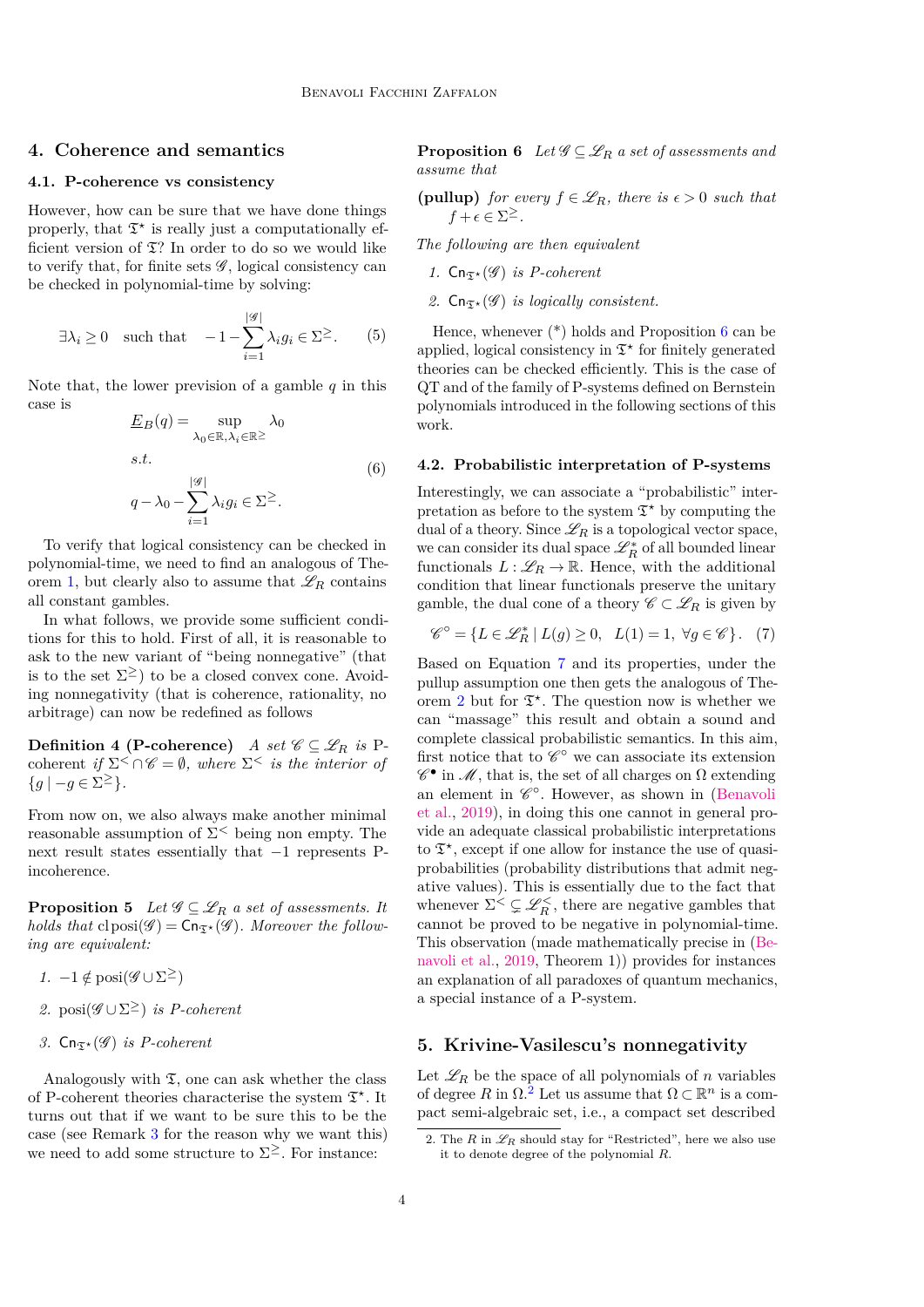by polynomial inequalities

<span id="page-4-2"></span>
$$
\Omega = \{ x \in \mathbb{R}^n : c_j(x) \ge 0, \ j = 1, ..., m \}.
$$
 (8)

Let  $\bar{c}_j$  be equal to sup<sub>*x*∈Ω</sub>  $c_j(x)$ , define

$$
\hat{c}_j(x) = \begin{cases}\nc_j(x)/\bar{c}_j & \text{if } \bar{c}_j > 0, \\
c_j(x) & \text{if } \bar{c}_j = 0.\n\end{cases}
$$
\n(9)

Therefore, it results that  $\hat{c}_j(x) \geq 0$  and  $1-\hat{c}_j(x) \geq 0$ for each  $x \in \Omega$ . Consider the closed convex cone

<span id="page-4-0"></span>
$$
\Sigma_d^{\geq} = \left\{ \sum_{(\alpha,\beta)\in\mathbb{N}_d^{2m}} u_{\alpha\beta} \hat{c}_1^{\alpha_1} \cdots \hat{c}_m^{\alpha_m} (1-\hat{c}_1)^{\beta_1} \cdots (1-\hat{c}_m)^{\beta_m} : u_{\alpha\beta} \in \mathbb{R}^{\geq} \right\},\tag{10}
$$

where  $N_d^{2|c|} = \{(\alpha, \beta) \in \mathbb{N}^{2|c|} : |\alpha + \beta| \le d\}$  and  $|\alpha| = \sum_{i=1}^m \alpha_i$ . We denote with *R* the maximum degree of the polynomials in  $\Sigma_d^{\geq}$  $\frac{\geq}{d}$ , so that  $\Sigma_d^{\geq} \subset \mathscr{L}_R$ .

**Assumption 1** *We assume that*  $\Sigma_d^{\geq}$ *d satisfies the "pullup" property for every*  $d \in \mathbb{N}$ .

We can then define the Krivine-Vasilescu nonnegativity certificate [\(Krivine,](#page-8-6) [1964;](#page-8-6) [Vasilescu,](#page-8-7) [2003;](#page-8-7) [Lasserre,](#page-8-8) [2009\)](#page-8-8).

**Definition 7 (Krivine-Vasilescu)** *A polynomial of*  $g \in \mathscr{L}_R$  *is "nonnegative" in*  $\Omega$  *when it belongs to*  $\Sigma_d^{\geq}$ *d defined in* [\(10\)](#page-4-0)*.*

That is, the function is "nonnegative" whenever the coefficients  $u_{\alpha\beta}$  are nonnegative.

**Proposition 8** *Given definition of*  $\Sigma_d^{\geq}$  $\frac{2}{d}$  *in* [\(10\)](#page-4-0)*, the consistency problem* [\(5\)](#page-3-2) *can be solved in polynomialtime*

The proof is immediate and consists in showing that the membership problem  $g \in \Sigma_d^{\geq}$  $\frac{2}{d}$  can be formulated as a *linear programming* problem. We will give an example of that in the next section. Let  $\mathscr G$  be a finite set of assessments, and  $\mathscr{C}$  its deductive closure  $\text{posi}(\mathscr{G} \cup \Sigma_d^{\geq})$  $\widetilde{\overline{d}}$ ), with the given definition  $\Sigma_d^{\geq}$  $\frac{2}{d}$  in [\(10\)](#page-4-0), satisfying  $-1 \notin \mathscr{C}$ . By Proposition [5](#page-3-3)  $\mathscr C$  is P-coherent, and therefore also logical consistent.

Moreover, it is not difficult to prove that the dual of  $\mathscr C$  is

$$
\mathcal{Q} = \left\{ L \in \mathsf{S} \mid L(g) \ge 0, \ \forall g \in \mathcal{G} \right\},\qquad(11)
$$

with the set of (belief) *states* defined as:

<span id="page-4-1"></span>
$$
\mathsf{S} = \left\{ L \in \mathscr{L}^*_{R} \mid L(1) = 1, \right.
$$

$$
L(\hat{c}_1^{\alpha_1} \cdots \hat{c}_m^{\alpha_m} (1 - \hat{c}_1)^{\beta_1} \cdots (1 - \hat{c}_m)^{\beta_m}) \ge 0, \quad (12)
$$

$$
\forall (\alpha, \beta) \in \mathbb{N}_d^{2|c|} \right\}.
$$

Note that, the linear operator acts on the monomials (this follows by linearity) and, therefore, the dual space is isomorphic to  $\mathbb{R}^{s_n(d)}$ , with  $s_n(d)$  being the number of all monomials for a generic polynomial of *n* variables and degree *d*. That means we can define the real numbers

$$
z_{\gamma_1 \gamma_2 \dots \gamma_n} = L(x_1^{\gamma_1} x_2^{\gamma_2} \cdots x_n^{\gamma_n}) \in \mathbb{R},\tag{13}
$$

with  $\gamma_i \in \mathbb{N}$ , and we can rewrite  $L(f)$ , for any polynomial  $f \in \mathcal{L}_R$ , as a function of the vector of variables  $z \in \mathbb{R}^{s_n(d)}$ , whose components are the real variables  $z_{\gamma_1\gamma_2...\gamma_n}$  defined above.

### **5.1. Simplex of probability**

A particular case of the Krivine-Vasilescu's nonnegativity criterion is obtained when  $\Omega$  is the probability simplex:

$$
\Omega = \left\{ \theta \in \mathbb{R}^n : \ \theta_j \ge 0, \ 1 - \sum_{j=1}^n \theta_j \ge 0 \right\},\qquad(14)
$$

where the changed notation,  $\theta$  instead of *x*, reflects the fact that the variables are probabilities.<sup>[3](#page-0-0)</sup> In this case, we can simplify the definition of nonnegativity in [\(10\)](#page-4-0) as [\(Lasserre,](#page-8-8) [2009,](#page-8-8) Sec.5.4.1):

<span id="page-4-3"></span>
$$
\Sigma_d^{\geq} = \left\{ \sum_{\alpha \in \mathbb{N}_d^{n+1}, |\alpha| \leq d} u_{\alpha} \theta_1^{\alpha_1} \cdots \theta_n^{\alpha_n} (1 - \theta_1 - \cdots - \theta_n)^{\alpha_{n+1}} : u_{\alpha} \in \mathbb{R}^{\geq} \right\}.
$$
\n(15)

<span id="page-4-5"></span>Note that, the maximum degree of the polynomials in  $\Sigma_d^{\geq}$  $\frac{2}{d}$  is *d* and, therefore,  $R = d$ . It is easy to prove the following.

**Proposition 9**  $\Sigma_d^{\geq}$  $\frac{d^2}{dt}$  satisfies the "pullup" property *for every*  $d \in \mathbb{N}$ .

We have also that  $(12)$  in this case becomes:

<span id="page-4-4"></span>
$$
\mathsf{S} = \left\{ L \in \mathscr{L}_R^* \mid L(1) = 1, \right.
$$

$$
L(\theta_1^{\alpha_1} \cdots \theta_n^{\alpha_n} (1 - \theta_1 - \cdots - \theta_n)^{\alpha_{n+1}}) \ge 0, \qquad (16)
$$

$$
\forall \alpha \in \mathbb{N}_d^{n+1}, |\alpha| \le d \right\}.
$$

We recall that the Bernstein (multivariate) polynomials of degree *d* are:

$$
B_{\gamma,d}(\theta) = \binom{d}{\gamma} \theta_1^{\gamma_1} \dots \theta_n^{\gamma_n} (1 - \theta_1 - \dots - \theta_n)^{d - |\gamma|},
$$

where  $\gamma = (\gamma_1, \dots, \gamma_n)$  with  $\gamma_i \in \mathbb{N}$ . Moreover, all Bernstein polynomials of fixed degree *d* forms a basis for the linear space of all polynomials whose degree is at most *d*, and they form a partition of unity:  $\sum_{\gamma:|\gamma|=d} B_{\gamma,d}(\theta) = 1$ . By exploiting these properties, we can prove the following.

<span id="page-4-6"></span><sup>3.</sup> Note that, in this case  $m = n + 1$  in [\(8\)](#page-4-2).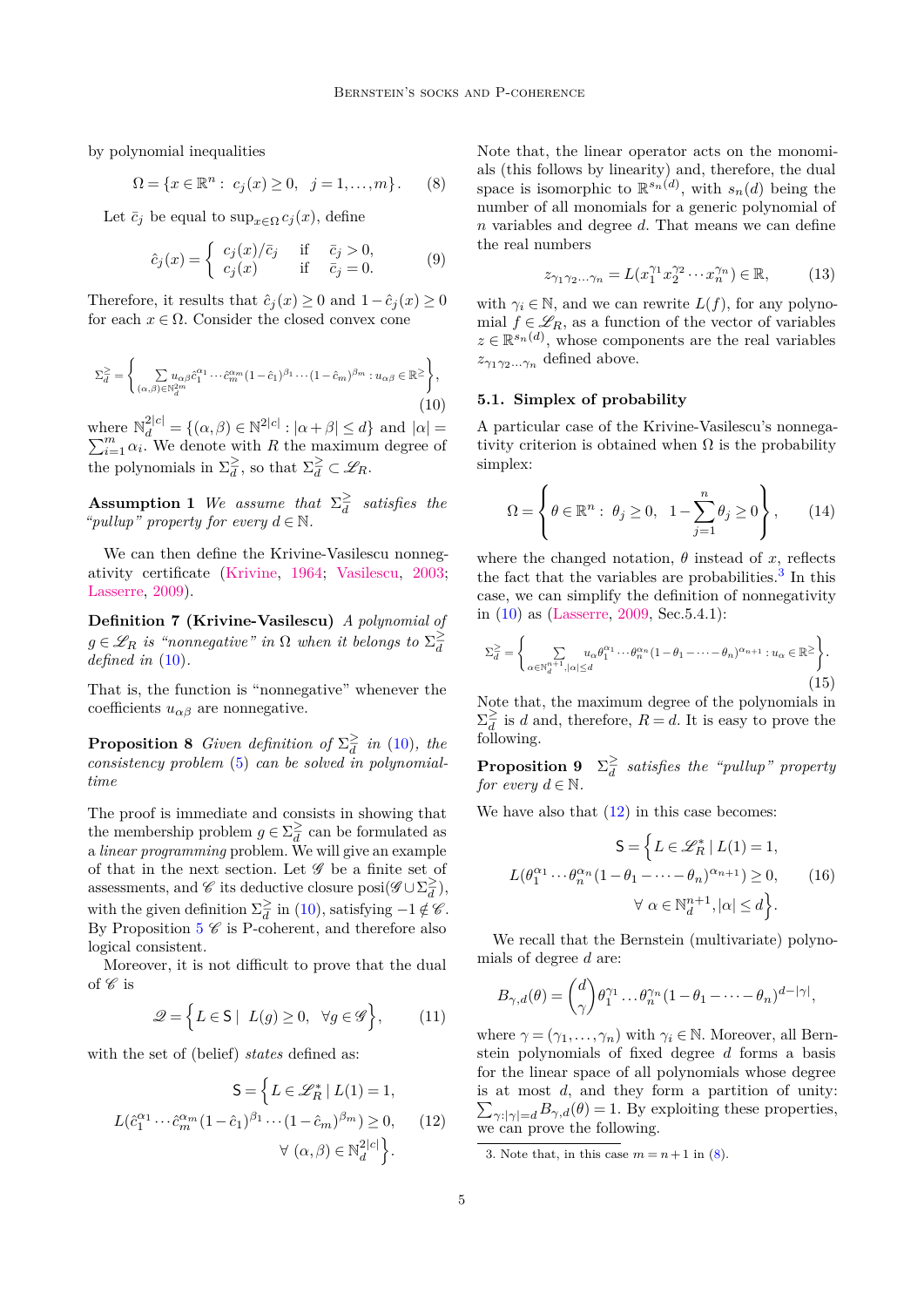**Proposition 10** *A polynomial*  $q : \Omega \to \mathbb{R}$  *of degree d belongs to the cone in* [\(15\)](#page-4-3) *iff it belongs to*

<span id="page-5-3"></span>
$$
\widetilde{\Sigma}_d^{\geq} = \left\{ \sum_{\alpha \in \mathbb{N}_d^{n+1}, |\alpha| = d} u_{\alpha} \theta_1^{\alpha_1} \cdots \theta_n^{\alpha_n} (1 - \theta_1 - \cdots - \theta_n)^{\alpha_{n+1}} : u_{\alpha} \in \mathbb{R}^{\geq} \right\}.
$$
\n(17)

For this reason, we call  $\tilde{\Sigma}_d^{\geq}$  (equiv.  $\Sigma_d^{\geq}$ )  $\frac{2}{d}$  the cone of *Bernstein nonnegative polynomials* of degree *d*. [4](#page-0-0)

In general, it holds that

$$
\widetilde{\Sigma}_{d}^{\geq} \subset \mathscr{L}_{R}^{\geq}
$$

that is, there exist nonnegative polynomials that are not included in  $\widetilde{\Sigma}_{d}^{\geq}$ .

**Example 1** *We use this counter-example from [\(De Cooman et al.,](#page-7-5) [2015\)](#page-7-5)*

$$
q(\theta)=\theta_1^2-\theta_1\theta_2+\theta_2^2,
$$

*with*  $n = d = 2$ *, which is nonnegative in*  $\Omega$ *. Now consider the cone*

$$
\widetilde{\Sigma}_2^{\geq} = \{u_{ijk} \in \mathbb{R}^{\geq} : u_{002}(1 - \theta_1 - \theta_2)^2 + u_{011}\theta_2(1 - \theta_1 - \theta_2) + u_{020}\theta_2^2 + u_{101}\theta_1(1 - \theta_1 - \theta_2) + u_{110}\theta_1\theta_2 + u_{200}\theta_1^2\}
$$
\n(18)

*and an empty* G *. The lower prevision of q can be computed as follows:*

$$
\underline{E}_B(q) = \sup_{\lambda_0 \in \mathbb{R}, u_{ijk} \in \mathbb{R}^{\geq}} \lambda_0
$$
  
\n
$$
-u_{002} + u_{101} - u_{200} + 1 = 0
$$
  
\n
$$
-2u_{002} + u_{011} + u_{101} - u_{110} - 1 = 0
$$
  
\n
$$
2u_{002} - u_{101} = 0
$$
  
\n
$$
-u_{002} + u_{011} - u_{020} + 1 = 0
$$
  
\n
$$
2u_{002} - u_{011} = 0
$$
  
\n
$$
-\lambda_0 - u_{002} = 0
$$
  
\n(19)

*where the equality constraints have been obtained by equating the coefficients of the monomials in*

$$
q(\theta) - \lambda_0 = u_{002}(1 - \theta_1 - \theta_2)^2 + u_{011}\theta_2(1 - \theta_1 - \theta_2)
$$
  
+ 
$$
u_{020}\theta_2^2 + u_{101}\theta_1(1 - \theta_1 - \theta_2) + u_{110}\theta_1\theta_2 + u_{200}\theta_1^2.
$$

*The solution of the above LP problem is*

$$
[\lambda_0, u_{002}, u_{011}, u_{020}, u_{101}, u_{110}, u_{200}]
$$
  
= [-0.5, 0.5, 1, 1.5, 1, 0, 1.5],

*which means that*  $\underline{E}_B(q) = -0.5 < 0$ *. It is easy to verify that*  $\underline{E}_B(q) < 0$  *for any*  $d \geq 2$  *and, therefore, q does not belong to*  $\Sigma_d^{\geq}$ *d for any d. However, Figure [1](#page-5-0) shows*

*that*  $E_B(q)$  *quickly tends to zero at the increase of the degree d of*  $\Sigma_d^{\geq}$  $\frac{2}{d}$ . Therefore, we can build a hierarchy of *LPs [\(Lasserre,](#page-8-8) [2009,](#page-8-8) Sec.5.4) of increasing size such that*

$$
\underline{E}_B(q) \xrightarrow{d \to \infty} \underline{E}(q).
$$

*This is true in general provided that*  $\mathscr{G} \cap \mathscr{L}_R^{\leq} = \emptyset$ *.* 

<span id="page-5-0"></span>

Figure 1: Convergence of  $\underline{E}_B(q)$  to  $\underline{E}(q)$  at the increase of the degree *d*.

#### **5.2. Updating via partition of unity**

 $\mathscr{L}_R$  is a space of polynomials and, therefore, it does not include indicator functions. That means we cannot define conditioning. However, we can still update our beliefs in a weaker way using a partition of unity. We have seen that the Bernstein polynomials form a partition of unity, e.g.,

<span id="page-5-1"></span>
$$
n = 3, d = 1: \quad \{\theta_1, \theta_2, \theta_3, 1 - \theta_1 - \theta_2 - \theta_3\}, \qquad (20)
$$

they are nonnegative functions and sum up to one. We can then compute an updated lower prevision for a gamble *q* as:

<span id="page-5-2"></span>
$$
\underline{E}_B(q|\pi) = \sup_{\substack{\lambda_j \ge 0, \lambda_0 \\ s.t.}} \lambda_0
$$
  
(q - \lambda\_0)\pi - \sum\_{j=1}^{|G|} \lambda\_j g\_j \in \Sigma\_d^{\geq}, (21)

where *d* must be large enough to guarantee that the membership problem is well-posed and  $\pi$  denotes any *subset sum* of the partition of unity (in the example in [\(20\)](#page-5-1) *π* ∈ {*θ*1*,θ*2*,θ*3*,*1−*θ*<sup>1</sup> −*θ*<sup>2</sup> −*θ*3*,θ*<sup>1</sup> +*θ*2*,θ*<sup>1</sup> +*θ*3*,θ*<sup>2</sup> + *θ*3*,...*}). To alternatively justify this rule, we point out that  $\pi$  can be interpreted as a multinomial likelihood<sup>[5](#page-0-0)</sup> and the result of [\(21\)](#page-5-2) as a bounded rationality version of a *regular* posterior [\(Walley,](#page-8-1) [1991,](#page-8-1) Appendix J5).

<sup>4.</sup> We could again simplify [\(16\)](#page-4-4), but we leave the redundant formulation [\(16\)](#page-4-4) because it requires to specify *L* on the monomials too.

<sup>5.</sup> The multinomial distribution is used to model the outcome of  $\ell$  experiments, where the outcome of each trial has a categorical distribution, e.g., rolling a  $k$ -sided die  $\ell$  times.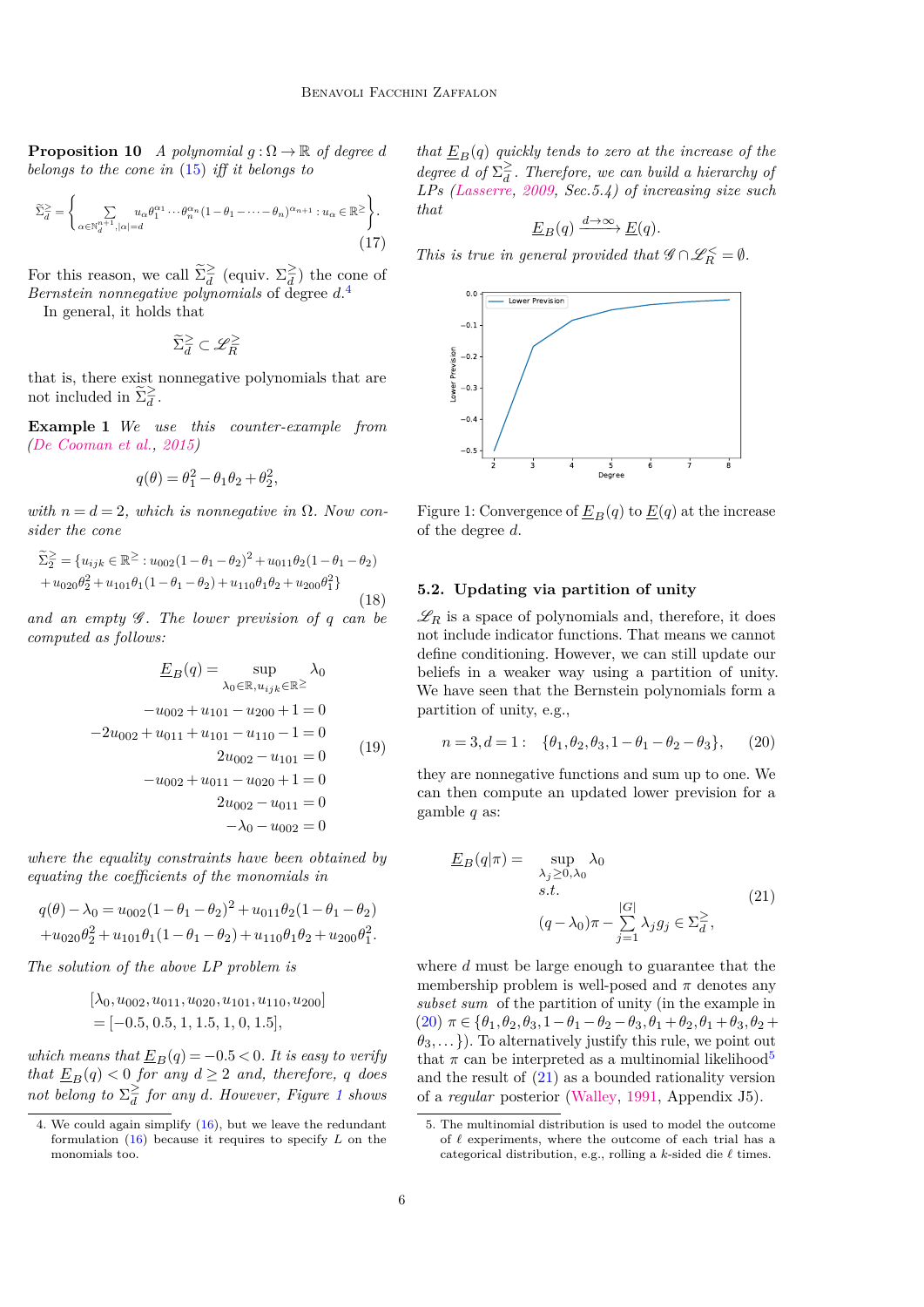#### **5.3. A Bell inequality in the Bernstein world**

In this section, we derive a Bell's type inequality in the Bernstein world: a probabilistic inequality that holds in  $\mathfrak T$  but that is violated in  $\mathfrak T^*$  (Bernstein world). We will derive it by building a negative polynomial that has positive prevision in  $\mathfrak{T}^*$ . In the next section, we will show that the *state* assigning a positive prevision to such polynomial is *entangled*! For this purpose, we consider two coins, that we denote as *l* (left) and, respectively, *r* (right), and define

$$
\begin{bmatrix} \theta_1 \\ \theta_2 \\ \theta_3 \\ 1 - \theta_1 - \theta_2 - \theta_3 \end{bmatrix} = \text{Prob} \begin{bmatrix} H_l H_r \\ T_l H_r \\ H_l T_r \\ T_l, T_r \end{bmatrix},
$$

where  $H_i, T_i$  denote the outcome Heads and, respectively, Tails for the left or right coin. In this case, the possibility space is

$$
\Omega = \left\{ \theta \in \mathbb{R}^3 : \ \theta_1, \theta_2, \theta_3 \ge 0, \ 1 - \theta_1 - \theta_2 - \theta_3 \ge 0 \right\}.
$$
\n(22)

Note that, the following *marginal* relationships hold:

$$
\theta_{H_l} = \text{Prob}(H_l) = \theta_1 + \theta_3, \ \ \theta_{H_r} = \text{Prob}(H_r) = \theta_1 + \theta_2.
$$

Let *d* be equal to 2 and consider the *state*:

<span id="page-6-0"></span>
$$
L(\theta_1) = z_{100} = 1/3 \qquad L(\theta_1^2) = z_{200} = 1/3
$$
  
\n
$$
L(\theta_2) = z_{010} = 1/6 \qquad L(\theta_2^2) = z_{020} = 0
$$
  
\n
$$
L(\theta_3) = z_{001} = 1/6 \qquad L(\theta_3^2) = z_{002} = 0 \qquad (23)
$$
  
\n
$$
L(\theta_1 \theta_2) = z_{110} = 0 \qquad L(\theta_1 \theta_3) = z_{101} = 0
$$
  
\n
$$
L(\theta_2 \theta_3) = z_{011} = 1/6 \qquad L(1) = z_{000} = 1,
$$

which belongs to  $(16)$ .

Now consider the polynomial:

$$
q(\theta) = -(\theta_1 + \theta_2)^2 - (\theta_1 + \theta_3)(-2\theta_1 - 2\theta_2 + 1) - \epsilon,
$$

with  $\epsilon > 0$  and observe that  $q(\theta) \leq -\epsilon$ . The polynomial is negative! However, its prevision  $E_B(q)$  w.r.t. the state  $(23)$  is equal to

$$
L(q) = -z_{001} + 2z_{011} - z_{020} - z_{100} + 2z_{101} + z_{200} - \epsilon
$$
  
=  $\frac{1}{6} - \epsilon \ge 0$ . (24)

Therefore, we have violated an inequality that holds in classical probability  $(E(q) \leq -\epsilon \text{ in } \mathfrak{T})$ , although the set of desirable gambles

$$
\mathscr{C} = \{ g \in \mathscr{L}_R \mid L(g) \ge 0 \},\
$$

with *L* defined in [\(23\)](#page-6-0), is logical consistent in  $\mathfrak{T}^{\star}$  (Pcoherent). This is the essence of Bell's type inequalities: the quantum weirdness which is also present in Bernstein's world.

#### **5.4. Entanglement**

We continue the previous example and we set up a thought experiment that uncovers the entanglement of the two coins.

Assume two coins are drawn from a bag in the state [\(23\)](#page-6-0). We give the left coin to Alice and the right coin to Bob as depicted in Figure [2.](#page-7-9)

We will now show that after the coins move apart, there are "matching" correlations between the output of their toss. That is a measurement (though a toss) of the bias of one coin will allow the prediction, with certainty, of the outcome of the measurement (toss) on the other coin.

Assume that Alice tosses her coin first and that it lands Heads, then she can compute her updated pre-vision (through [\(21\)](#page-5-2) with  $\pi = \theta_1 + \theta_3$ ) for the gamble  $q(\theta) = \theta_1 + \theta_2$  (Heads on Bob's coin). We can easily do this computation in the dual space.[7](#page-0-0) Note that

$$
0 = L((q - \lambda_0)\pi) = -\lambda_0 z_{001} - \lambda_0 z_{100} + z_{011}
$$
  
+ z\_{101} + z\_{110} + z\_{200}

has solution  $\lambda_0 = 1$ . Alice instantaneously knows that the result of the toss of Bob's coin will be Heads. Similarly, we can consider all the other cases

$$
q = 1 - \theta_1 - \theta_2
$$
,  $\pi = \theta_1 + \theta_3$ ,  $\lambda_0 = 0$   
\n $q = \theta_1 + \theta_2$ ,  $\pi = 1 - \theta_1 - \theta_3$ ,  $\lambda_0 = 0$   
\n $q = 1 - \theta_1 - \theta_2$ ,  $\pi = 1 - \theta_1 - \theta_3$ ,  $\lambda_0 = 1$ .

This means that as soon as Alice sees the result of the toss of the left coin, she immediately knows that the result of the toss of Bob's coin will be the same. The two coins are totally "correlated". Classical correlations can be explained by a common cause, or correlated "elements of reality" [\(Einstein et al.,](#page-8-2) [1935\)](#page-8-2). This is not the case in Bernstein's world.

In fact, although the marginal operators satisfy

$$
L(\theta_{H_r}) = L(\theta_1 + \theta_2) = z_{100} + z_{010} = \frac{1}{2},
$$
  
\n
$$
L(\theta_{H_l}) = L(\theta_1 + \theta_3) = z_{100} + z_{001} = \frac{1}{2},
$$
  
\n
$$
L(\theta_{H_r}^2) = L((\theta_1 + \theta_2)^2) = z_{200} + 2z_{110} + z_{020} = \frac{1}{3},
$$
  
\n
$$
L(\theta_{H_l}^2) := L((\theta_1 + \theta_3)^2) = z_{200} + 2z_{101} + z_{002} = \frac{1}{3},
$$
  
\n(25)

these are the same moments we would get if the marginal distribution of the two coins is uniform. That means that if we send an ensemble of coins to Alice (Bob), and she (he) tosses them, she (he) will experience Heads half of the times. A classical correlation

<sup>6.</sup> The lower and upper previsions coincide for *q*.

<sup>7.</sup> Since the state [\(23\)](#page-6-0) is precisely specified, we do not need to solve any optimisation to compute the posterior prevision.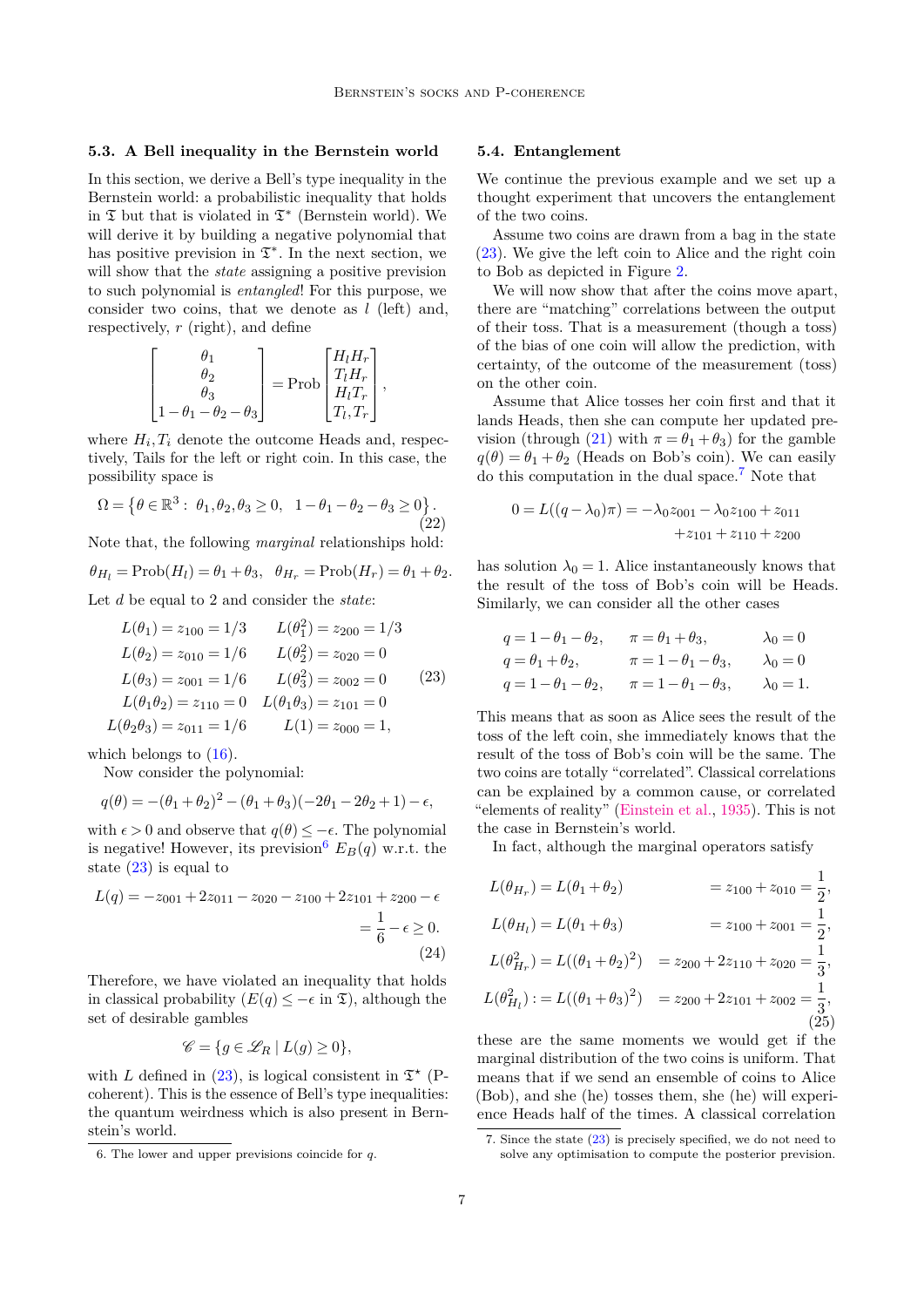<span id="page-7-9"></span>

Figure 2: Coin toss experiment in Bernstein's world.

model that is compatible with these marginal moments is given by this probabilistic mixture of atomic charges (Dirac's deltas):

$$
p(\theta) = \frac{1}{2}\delta \left\{ \begin{bmatrix} \frac{1}{6}(3-\sqrt{3}) \\ 0 \\ 0 \\ \frac{1}{6}(3+\sqrt{3}) \end{bmatrix} \right\}^{(\theta) + \frac{1}{2}\delta} \left\{ \begin{bmatrix} \frac{1}{6}(3+\sqrt{3}) \\ 0 \\ 0 \\ \frac{1}{6}(3-\sqrt{3}) \end{bmatrix} \right\}^{(\theta).
$$

However, this probabilistic model (or any other) can never satisfy the moment constraints [\(23\)](#page-6-0) or, equivalently, can never violate the Bell's type inequality presented in the previous section. We have entanglement!

## **6. Conclusions**

In this work, after a brief description and analysis of the structural properties of P-coherent models, we have shown that the space of Bernstein polynomials in which nonnegativity is specified by the Krivine-Vasilescu certificate is yet another instance of this theory and that therefore it is possible to construct in it a thought experiment uncovering entanglement with classical (hence non quantum) coins.

As a final side remark, we believe that formulating the theory of desirable gambles directly as a logic system provides an elegant way for extending the framework to the accept-reject one but also for merging the latter with the theory of choice functions.

### **References**

<span id="page-7-7"></span>Charalambos D. Aliprantis and Kim C. Border. *Infinite Dimensional Analysis: A Hitchhiker's Guide*. Springer, 2007.

- <span id="page-7-6"></span>John S Bell. Bertlmann's socks and the nature of reality. *Le Journal de Physique Colloques*, 42(C2): C2–41, 1981.
- <span id="page-7-1"></span>Alessio Benavoli, Alessandro Facchini, Dario Piga, and Marco Zaffalon. SOS for bounded rationality. In *Proc. ISIPTA'17 Int. Symposium on Imprecise Probability: Theories and Applications,*, pages 1–12. PJMLR, 2017a.
- <span id="page-7-8"></span>Alessio Benavoli, Alessandro Facchini, Marco Zaffalon, and José Vicente-Pérez. A polarity theory for sets of desirable gambles. In Alessandro Antonucci, Giorgio Corani, Inés Couso, and Sébastien Destercke, editors, *Proceedings of the Tenth International Symposium on Imprecise Probability: Theories and Applications*, volume 62 of *Proceedings of Machine Learning Research*, pages 37–48. PMLR, 10–14 Jul 2017b.
- <span id="page-7-0"></span>Alessio Benavoli, Alessandro Facchini, and Marco Zaffalon. Computational Complexity and the Nature of Quantum Mechanics. *ArXiv e-prints 1606.03615*, February 2019.
- <span id="page-7-4"></span>Jasper De Bock and Gert De Cooman. Imprecise bernoulli processes. In *International Conference on Information Processing and Management of Uncertainty in Knowledge-Based Systems*, pages 400–409. Springer, 2012.
- <span id="page-7-3"></span>Gert de Cooman and Erik Quaeghebeur. Exchangeability and sets of desirable gambles. *International Journal of Approximate Reasoning*, 53:363–395, 2012.
- <span id="page-7-2"></span>Gert De Cooman, Erik Quaeghebeur, Enrique Miranda, et al. Exchangeable lower previsions. *Bernoulli*, 15(3):721–735, 2009.
- <span id="page-7-5"></span>Gert De Cooman, Jasper De Bock, and Marcio Alves Diniz. Coherent predictive inference under exchangeability with imprecise probabilities. *Journal*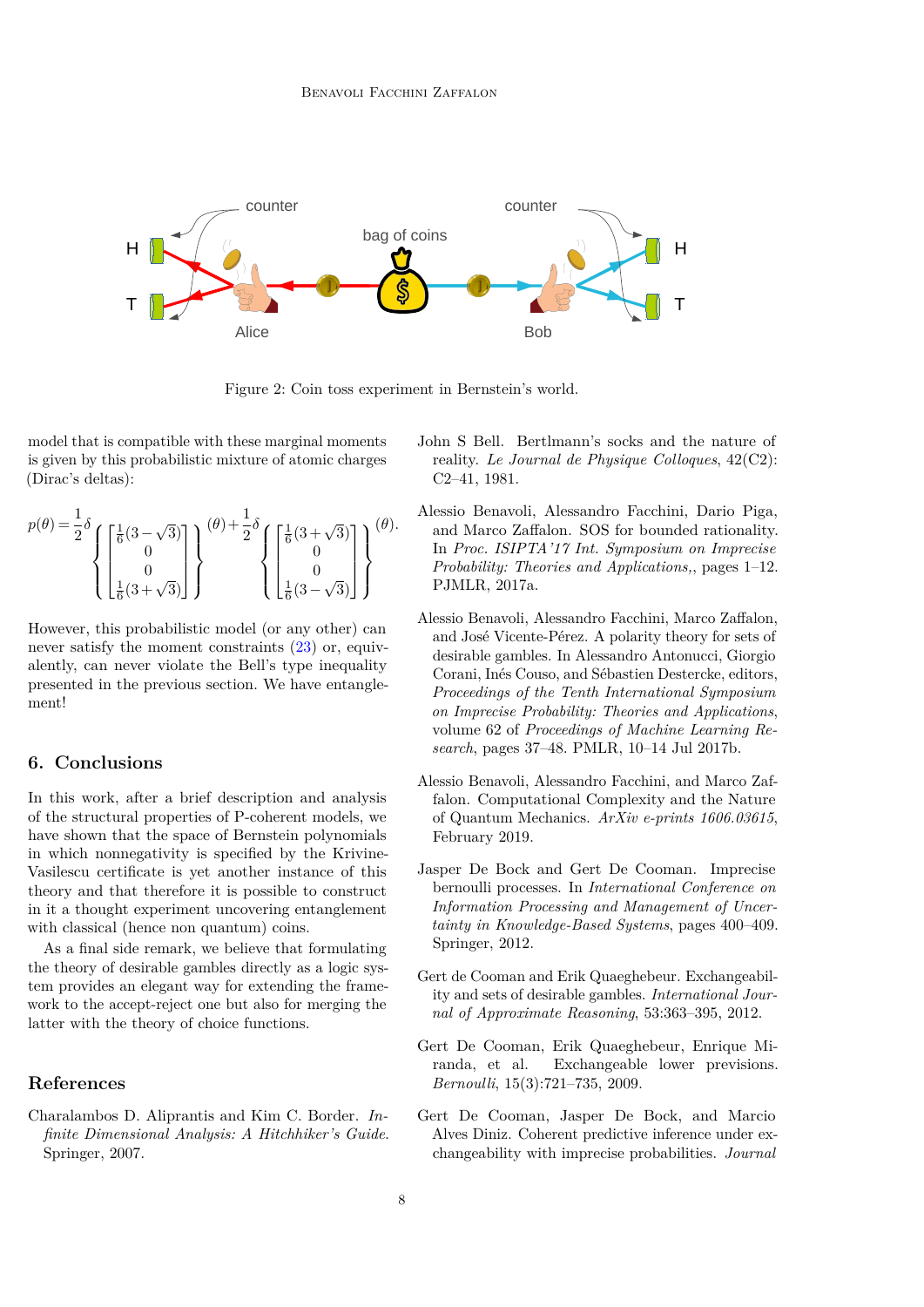*of Artificial Intelligence Research*, 52:1–95, January 2015. doi: http://dx.doi.org/10.1613/jair.4490.

- <span id="page-8-3"></span>Bruno de Finetti. *Theory of Probability: A Critical Introductory Treatment*, volume 1. John Wiley & Sons, Chichester, 1974.
- <span id="page-8-2"></span>Albert Einstein, Boris Podolsky, and Nathan Rosen. Can quantum-mechanical description of physical reality be considered complete? *Physical review*, 47 (10):777, 1935.
- <span id="page-8-6"></span>Jean-Louis Krivine. Anneaux préordonnés. *Journal d'analyse mathématique*, 12(1):307–326, 1964.
- <span id="page-8-8"></span>Jean Bernard Lasserre. *Moments, positive polynomials and their applications*, volume 1. World Scientific, 2009.
- <span id="page-8-5"></span>Abraham Seidenberg. A new decision method for elementary algebra. *Annals of Mathematics*, pages 365–374, 1954.
- <span id="page-8-0"></span>Herbert Alexander Simon. *Models of man: social and rational; mathematical essays on rational human behavior in society setting*. Wiley, 1957.
- <span id="page-8-4"></span>Alfred Tarski. A decision method for elementary algebra and geometry. 1951.
- <span id="page-8-7"></span>Florian-Horia Vasilescu. Spectral measures and moment problems. *Spectral Theory and Its Applications, Theta*, pages 173–215, 2003.
- <span id="page-8-1"></span>Peter Walley. *Statistical Reasoning with Imprecise Probabilities*. Chapman & Hall/CRC Monographs on Statistics & Applied Probability. Taylor & Francis, 1991. ISBN 9780412286605.